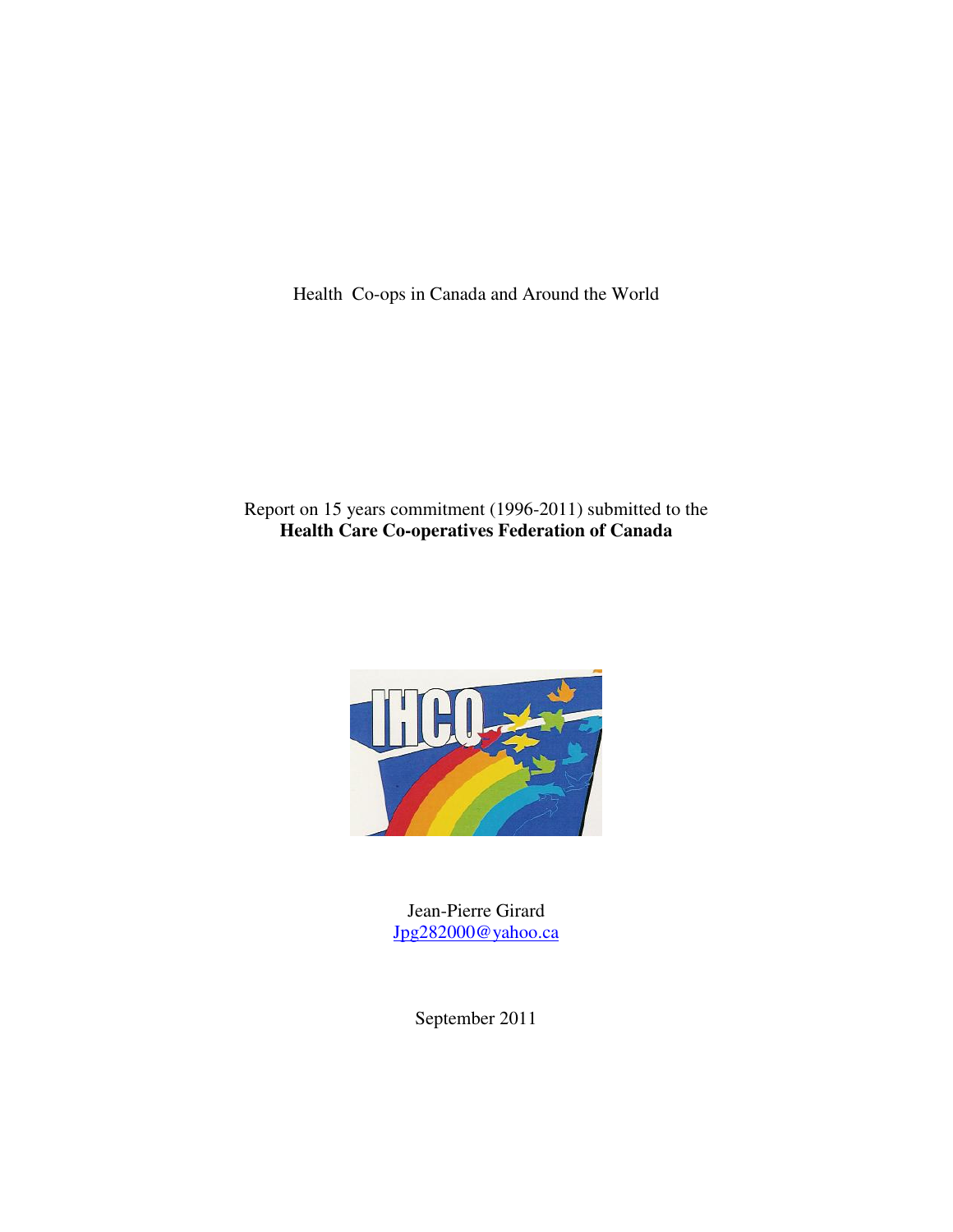### **Introduction<sup>1</sup>**

In 1995, as a full time researcher in a University Chair dedicated to co-op studies<sup>2</sup>, I suggested starting research project related to health co-ops (HC). From then up to 2001 (when I left this academic position), I tried to combine research with a close link to practice, in both the Québec and international perspective. Fortunately, the first working paper I wrote in collaboration with Yvan Comeau<sup>3</sup> in 1996, which was a portrayal of the experiences of 11 health co-ops in different countries<sup>4</sup>, was produced at the same time as the United Nations produced the report, *Health Co-op around the world, A global survey*. By this means, I was able to be connect quickly with the set up of the International Health Co-operative Organisation (IHCO), the sectoral health co-op organisation of the International Co-operative Alliance (ICA), and, as an observer, was present at the constitution meeting in 1996 in San Jose, Costa-Rica.

From then on, I kept a close connection with IHCO and in 2001, following a request of the ICA staff responsible of the relationship with IHCO, I need to think about the option to become a board member. After receiving official support from one of the two Canadian members of ICA, the Conseil Canadien de la Coopération, in the October 2001 IHCO general meeting in Seoul, South Korea, I was elected to the board.

Since that time up to now, I have tried to combine as well as I can, the research and representation roles, always trying to be closely connected with CCC and since 2006, the CCA, since at that time, there was no Canadian Federation of health co-op.

I see my role on the IHCO board primarily as a link between the international health coop movement and Canadian co-op movement but at the same time, I encourage many projects, conferences, Study Tours and so on to enhance interest in the subject all around the country. With the incorporation of the new *Health Care Co-operatives Federation of Canada* in summer 2011, it is time to summarize this information covering the past 15 years. It's time to start a new chapter whatever it is!

## **1- 1995-2001: Understanding health co-op from the beginning**

When I started to study health co-ops at UQAM's CCGB, it was because, as a former professional and executive director of two Québec provincial federations and confederations of co-ops and getting closely involved in Conseil de la coopération du

 $\overline{a}$ 

<sup>2</sup> Chaire de coopération Guy-Bernier (CCGB), Université du Québec à Montréal : http://www.chaire-ccgb.uqam.ca/

<sup>&</sup>lt;sup>1</sup> Special thank to Vanessa Hammond for their kind review of the English writing of this report.

<sup>&</sup>lt;sup>3</sup> Since that time, Yvan Comeau work as a professor in social work in Laval University (Québec City). He became a well renowned researcher in the social economy.

<sup>4</sup> Comeau, Yvan and Jean-Pierre Girard (1996) « Les coopératives de santé dans le monde: une pratique préventive et éducative de la santé », Montréal, *Cahier de recherche 074,* Chaire de coopération Guy-Bernier (UQAM), 138 p. http://www.chaire-ccgb.uqam.ca/fr/recherche/74.pdf

We adapted this content for the purpose of France well-renewed social economy review, La RECMA :

Comeau, Yvan and Jean-Pierre Girard (1996) « Les coopératives de santé : une modalité d'offre des services médicaux », La revue d'études coopératives, mutualistes et associatives, (RECMA), n° 261, 3<sup>è</sup> trimestre, pp. 48-57 http://www.recma.org/node/475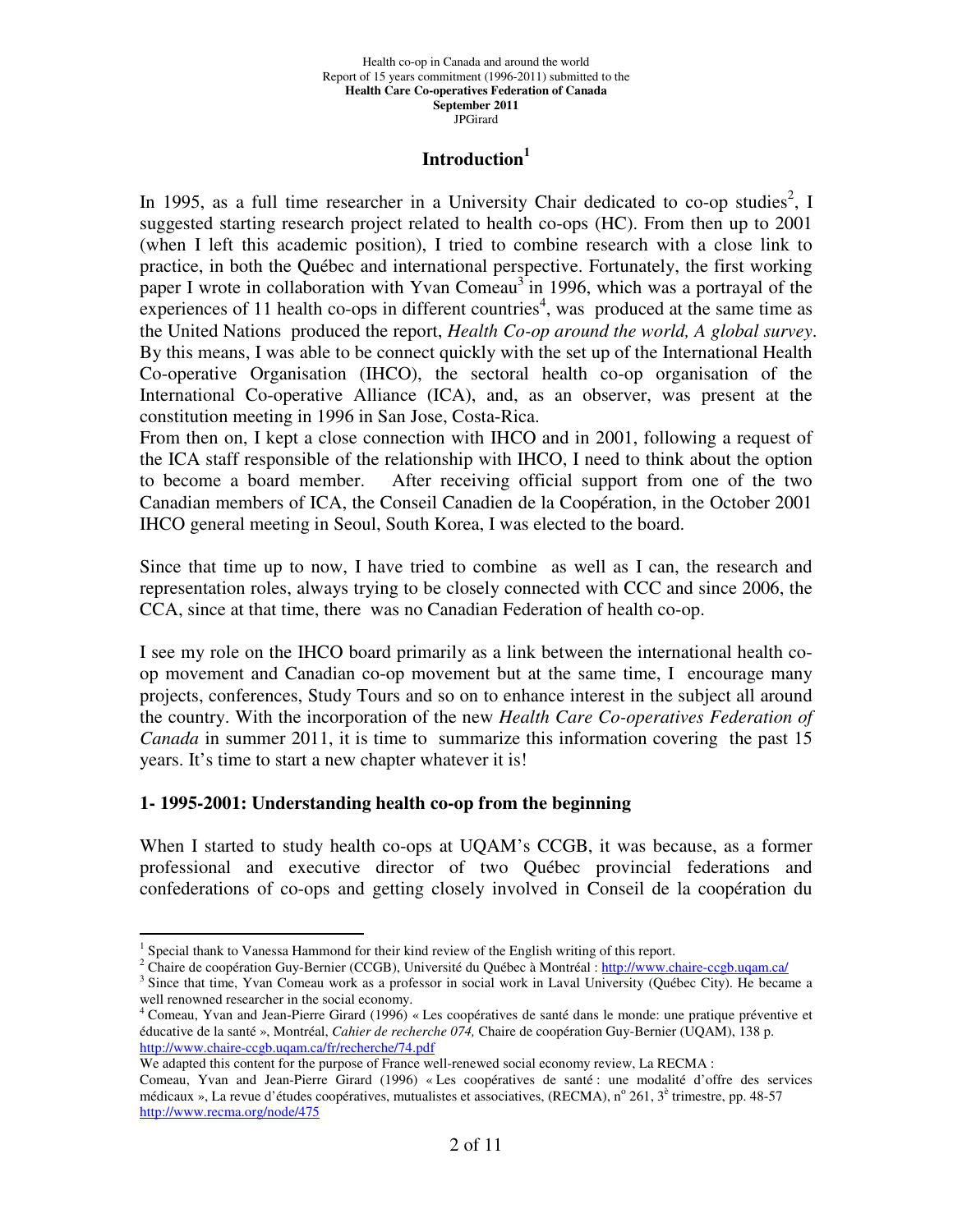Québec  $(CCQ)^5$ , I felt that the health sector would be a promising new area for co-op development at least, in Québec. Being aware of a few examples of other countries, I started to study from a global perspective and quickly realised that you can't have a clear comprehension of the role played by the health co-ops in a country if you don't have a clear comprehension of three basic aspects of the organisation of national health system: the legal or managing rule including professional associations, the funding principles (public, private, mix), and the provisions or delivery scheme (public, for profit, not for profit, co-op).

Yvan Comeau and I were greatly surprised that, at the same moment when we started to work on the 1996 study, two events happened:

- UN conducted a global survey on the same subject<sup>6</sup>. This helped us to be connected with different health co-op organisations. At the same time, we offered to UN our own on-the-ground findings for one country, Costa  $Rica^7;$
- Coming from grass roots was a project conducted by an executive director of caisse populaire Desjardins, Jacques Duranleau, on the first health coop that had been set-up in Québec. This was in 1995 Coop de santé Les Grès (CSLG) which is located between Trois-Rivières and Shawinigan along the 55 highway in Québec. In fact, the business model that was created for this co-op will be the one that is reflected in most of the subsequent HC projects in Québec $\delta$ .

In the spring of 1996, as a lecturer in Masters degree program on Co-op study at Sherbrooke University (IRECUS), I guided a group of students for a 10 day Co-op Study Tour in Saskatchewan were we were hosted by the Centre for the Study of Co-operatives (University of Saskatchewan). Other than the dramatic change taking place at this moment in the capitalization base of Saskatchewan Wheat Pool, our major discovery was the radical difference between HC in Québec and those in Saskatchewan. The difference in the Prince-Albert, Saskatoon and Regina co-ops was not only from the funding side but, maybe more important in my view, in the health philosophy<sup>9</sup>. In 2000, based in part on the learning drawn from that Tour, I wrote a working paper with a former student of IRECUS, comparing Québec and Saskatchewan agri-coops and health co-ops<sup>10</sup>.

<sup>&</sup>lt;sup>5</sup> From 1988 to 1994, as coordinator and then, executive director of Confédération québécoise des coopératives d'habitation, I replace the CQCH chair board at many occasions on the board of CCQ.

 $6$  This study, originally released in English, was been translated into French and in Spanish. In 2011, in my view,. it still the most important one ever undertaken at this scale (worldwide).

 $^7$  In fact, during summer 1995, we were able to send a Costa-Rican student at UQAM on a field study in Costa Rica! So by this means, he could collect first hand information on health co-ops in this Central America country.<br><sup>8</sup> Penting grace to health professional including dectors. This seures of reugnus became the meet impor-

Renting space to health professional including doctors. This source of revenue became the most important income for the co-op.

<sup>&</sup>lt;sup>9</sup> In 1996, the development of HC was very limited in Québec, and the trend was to operate a clinic on a traditional way which means whiteout any major difference from other medical clinics in term of curative approach. In Saskatchewan, the focus was to put focus on both dimensions, preventive and curative with an open mind to the social dimensions (health services to poor, to native people, etc.)

<sup>&</sup>lt;sup>10</sup> Assoumou Ndong, Franklin and Jean-Pierre Girard (2000) « Développement coopératif comparé, Québec-Saskatchewan : les formes organisationnelles des coopératives dans le domaine de la santé; la capitalisation dans le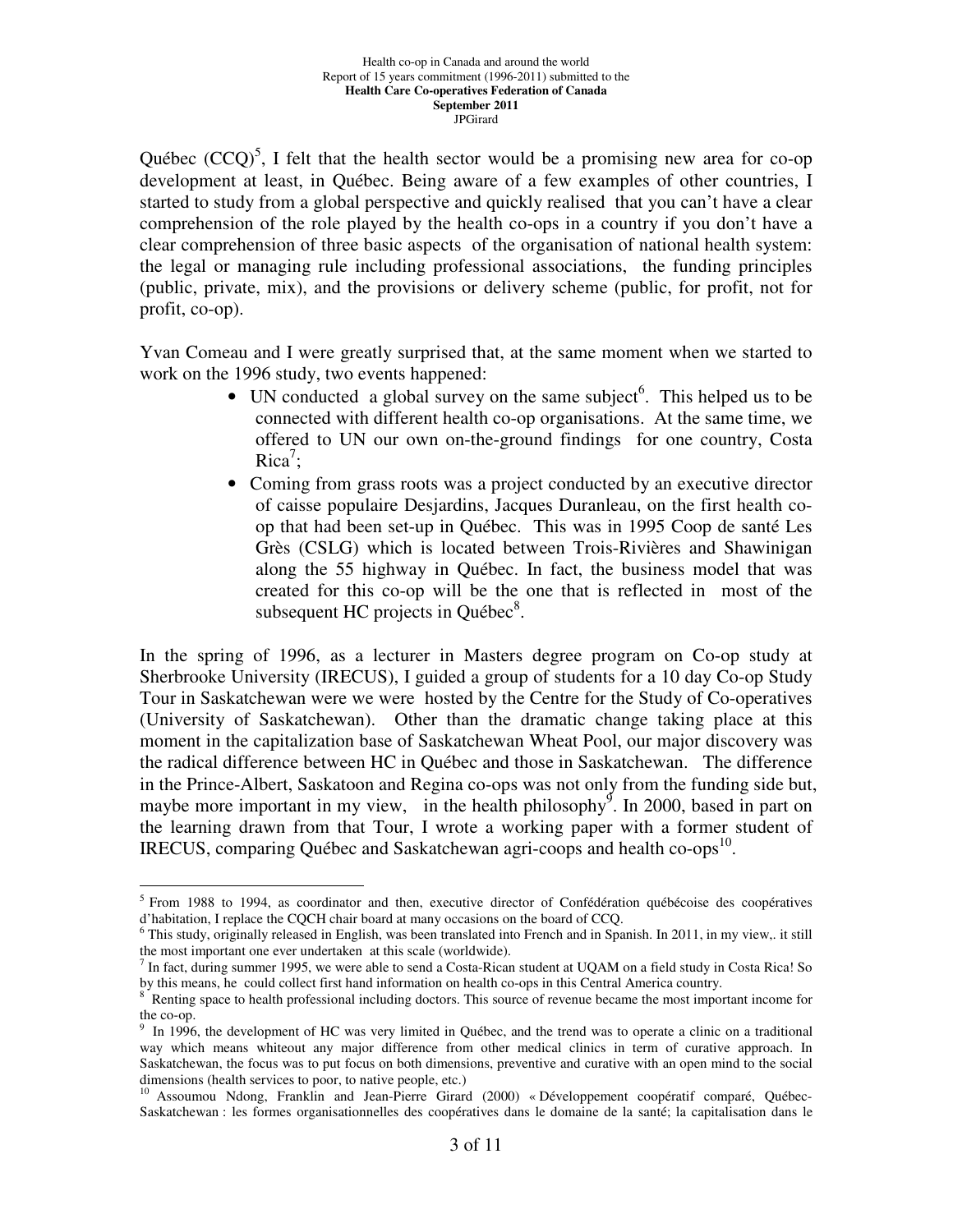From 1996 to 1999, I was involved with a sub-committee of  $CCQ<sup>11</sup>$  trying to encourage the idea of health co-ops in Québec but the timing was not so good at this time. At the same moment, I undertook other studies on health co-ops at CCGB showing, for instance, that the case of CSLG in Saint-Étienne-Les-Grès was not alone: many other municipalities in Québec with a population range of 3000 to 10000 inhabitants suffer from the lack of doctors<sup>12</sup>. In another study, colleague Comeau and I compared 4 different kinds of primary care clinics (public, FP, NFP, co-op) in term of institutional and organisational dimensions<sup>13</sup>.

In 1999, taking advantage of ICA congress in Québec City, I organised in this city a conference with Dr Kato, the chairman of Health Co-op Association of the Japanese Consumers' Co-operative Union (HCA-JCCU). It was the first occasion to present in Quebec this unique example of health co-ops. Dr Kato, with the help of translator, explained in detail the philosophy and the practices, including Han groups, of the association. In my case, it was the beginning of a very rich relation with HCA-JCCU.

#### **2-2001-… The IHCO board experience: the international perspective**

As explained earlier in this report, in 2001, I accepted the invitation to sit on the board of IHCO after formal recognition by  $CCC<sup>14</sup>$ , being the only North American representative on this board. It is important to specify I always sit on this board on a voluntary base, no organisation pays for the time I spent on this work (board preparation, board meeting, and follow up between the meetings). On the other hand, I can afford the traveling cost of such activities by putting together funds from Federal and University sources<sup> $15$ </sup>.

http://www.chaire-ccgb.uqam.ca/fr/recherche/81.asp

<u>.</u>

In fact, we published an article based on this working paper in the Ciriec-International review, the Annals :

secteur agro-alimentaire », Sherbrooke, *Cahiers de recherche IREC-00-02*, Institut de recherche et d'enseignement sur les coopératives de l'Université de Sherbrooke, Université de Sherbrooke, 138 p.

<sup>&</sup>lt;sup>11</sup> The official name was « le sous-comité du développement coopératif dans le domaine de la santé » and the most relevant activity of this working group was the organisation in October 1998 of a study day gathering up to 80 participants from different kinds of co-ops getting involved in this field (clinic, para-medic, home services, professional). The CCQ published the 65 page report of this study day.

<sup>&</sup>lt;sup>12</sup> Girard, Jean-Pierre (1997) « État de la disponibilité des services de santé au Québec, une réflexion sur la contribution de modèles d'entreprises collectives à un virage santé par et pour les citoyens », Montréal, *Cahier de recherche 081*, Chaire de coopération Guy-Bernier (UQAM), 49 p.

<sup>&</sup>lt;sup>13</sup> Comeau, Yvan and Jean-Pierre Girard (1997) « Analyse comparative de différents types d'organismes offrant des services de première ligne en matière de santé», Montréal, *Cahier de recherche 086,* Chaire de coopération Guy-Bernier (UQAM), 46 p. http://www.chaire-ccgb.uqam.ca/fr/recherche/86.pdf

Comeau, Yvan and Jean-Pierre Girard (2000) «Une comparaison entre divers établissements de services de première ligne en santé au Québec (Canada)», *Annals of Public and Cooperative Economics/Annales de l'économie publique*  sociale et coopérative, volume 71, nº 3, Blackwell, Ciriec-International, pp.319-345 http://www.blackwell-synergy.com/doi/abs/10.1111/1467-8292.00144

 $14$  I take this opportunity to warmly thank Réjean Laflamme for the permanent support he offered me over the years from his position at CCC. Réjean also attended the IHCO session with me in Oslo in 2003.

<sup>&</sup>lt;sup>15</sup> Even though I left my university position in 2001, since 1989 I have worked on a part-time basis as a lecturer specializing in co-ops in various universities in Quebec and Africa.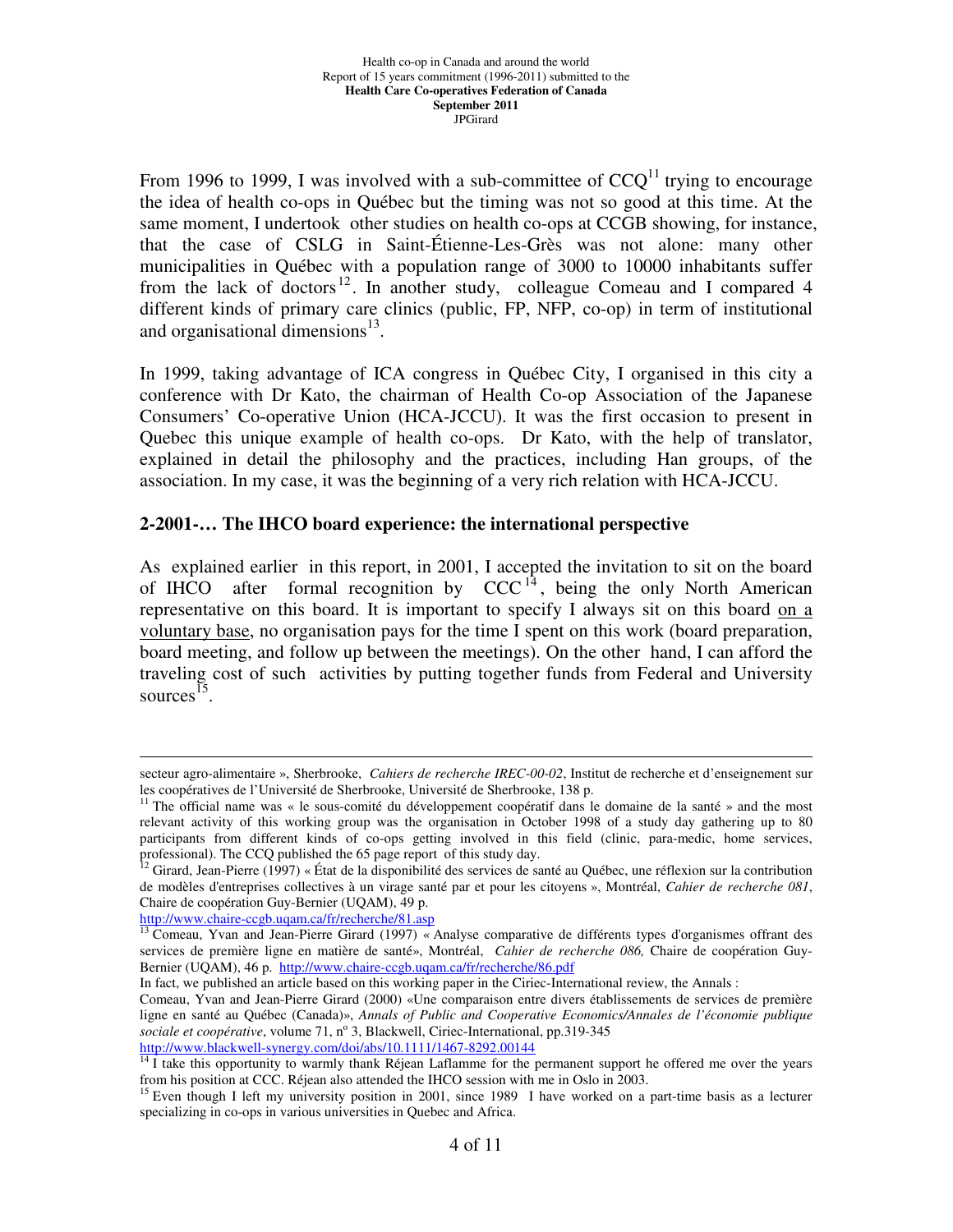From that moment, it was clear in my mind, that it would be relevant to invite the IHCO board to Canada and try to combine board sessions AND public conferences in order to take advantage of board members' presence. I tried first in 2003 but due to SRAS in Canada, the Japanese delegation postponed their participation. I sent another invitation for 2004, and this time, it was fully successful, all the way! Three events took place:

- A week long Study Tour among health co-ops was organised in Quebec for a group of 6 representatives of HCA-JCCU with the support of CCC. Stéphane Audet was with this Japanesse group for the whole week;
- A public conference was organised with the collaboration of CCC, CCA and Coop Secretariat in the former City Hall of Ottawa. It was an occasion to present the different HC model around the world, from Japan, Sweden, Spain, etc. Patrick Lapointe from the Saskatoon Community Health Clinic also presented the model of that clinic;
- Finally, the IHCO board meeting took place in CCA board room on Bank Street in Ottawa.

The Aylmer Health co-op offered a warm reception to the IHCO members including presentation in the various languages of the board members. During this IHCO activities in Ottawa, it was also an occasion to meet Geraint Day and Mo Girach, representatives from UK, with whom, I would develop a fruitful relationship over time.

In June 2005, CCC took advantage of the ICA America meeting in Ottawa to organise a Study Day comparing the experience of health co-ops in Canada and in Columbia (especially the model of Salud co-op). I was among the speakers.

In October 2008, with the support of Saskatoon Community Health Clinic and University of Saskatchewan, Centre for the Study of  $Co-ops^{16}$ , I repeated the 2004 events, but this time, in Western Canada. In few words:

- I organised and led a Study tour among community health clinics in Saskatchewan<sup>17</sup> gathering participants from the Québec and Japan's Nagano health co-ops;
- Under the name *The role of Co-operatives in Health Care National & International Perspectives*, with the lead of the Centre for the Studies of Cooperative and the Saskatchewan Community Health Co-operative Federation, a one day public conference was organised in Saskatoon. As well as Spain, Sweden and Japan, this time, we had the pleasure of welcoming a presentation from Argentina (Federacion Argentina de Entitades Solidarias de Salud Cooperativa). From my side, I made 2 presentations: one explaining the global framework of health co-ops around the world and another one, showing Canadian and American health co-op examples.

<sup>&</sup>lt;sup>16</sup> A special thanks to helpful support from Catherine Leviten-Reid, at this time, a researcher at CSC and a board member of Saskatoon Community Health Clinic. She is now assistant professor in the University of Cape-Breton in Community Economic Development program.

<sup>&</sup>lt;sup>17</sup> Interestingly, in Regina, we decided to stop at the Legislative Assembly. At the beginning of the session, a member of LA informed the Assembly of our presence!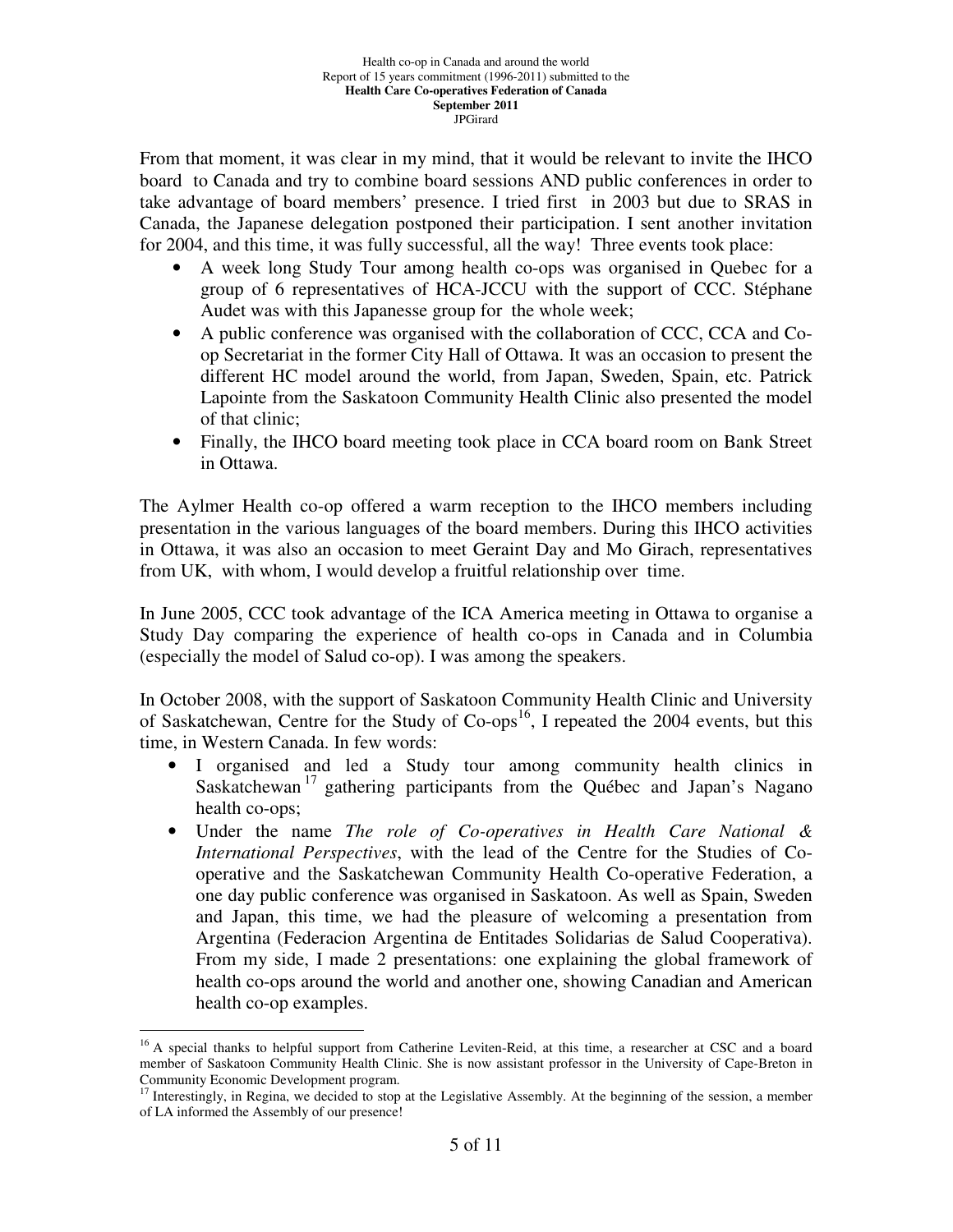• The IHCO board session took place in the board room of Federated head office in Saskatoon<sup>18</sup>.

Catherine Leviten-Reid prepared the report on this journey and the Centre put on the various PPT presentations on their Web site.

## **3- 2006-2010: The Knowledge Base Project 2007**

Since the moment I started to sit on the IHCO board, it was clear in my mind we needed to update the UN 1997's Study on health co-ops. So I began to talk about this question in 2003. Over time, this discussion at the IHCO board received the name of Knowledge Base Project 2007 (KBP07). The basic idea was to undertake a worldwide research project describing country by country where we found health co-ops, a basic explanation of the national health system (management, funding and delivery) and the place and the role of health co-ops including practical information (address, WEB site, e-mail…).

Even though I received good feed-back from IHCO board colleagues, it appeared no IHCO members organisations would put money into the project. So in 2006, I took a few months in order to convince some Canadian co-op organisations to fund the research at least, in order to hire a full time research professional. The Co-operators, Desjardins<sup>19</sup> and University of Sherbrooke's IRECUS were the main contributors and in 2007, Geneviève Bussière worked on this project on a full time basis. I became the coordinator of the project. I was really happy with the choice of Geneviève since she is trilingual (French, English and Spanish)<sup>20</sup> which were extremely helpful for the project. The purpose of the project was simple: we coordinated the project globally, developing common questionnaires (for single organisations and for federations or associations of co-operatives) and all the software, collecting data from North America and Africa and asking colleagues from three other main organisations to collect data from their own regions (Europe, Asia-Pacific and South and Central America). For reasons beyond our control, this final component did not materialize. Nevertheless, we succeeded in our part of the mandate producing common tools, 5 national cases and the analytical paper. A first version was published in English and, with the support of Co-op Secretariat, all the reports have been translated into French. All the reports are now available on IRECUS WEB site<sup>21</sup> including:

- Canada;
- United States of America;
- Benin;
- Uganda;
- Mali and

<sup>&</sup>lt;sup>18</sup> Special thanks to Patrick Lapointe for their support at this event.

<sup>&</sup>lt;sup>19</sup> Warm thanks to Daniel Roussel. Over the years, from their position in Desjardins organisation, Daniel alway support the best he can some of my project including the Study Tour in Japan in 2007.

 $^{20}$  Geneviève left the project in 2008. She works now at CIDA in Gatineau. Catherine Larouche completed the mandate. <sup>21</sup> http://www.usherbrooke.ca/irecus/publications-irecus/autres-publications/coops-sante-monde/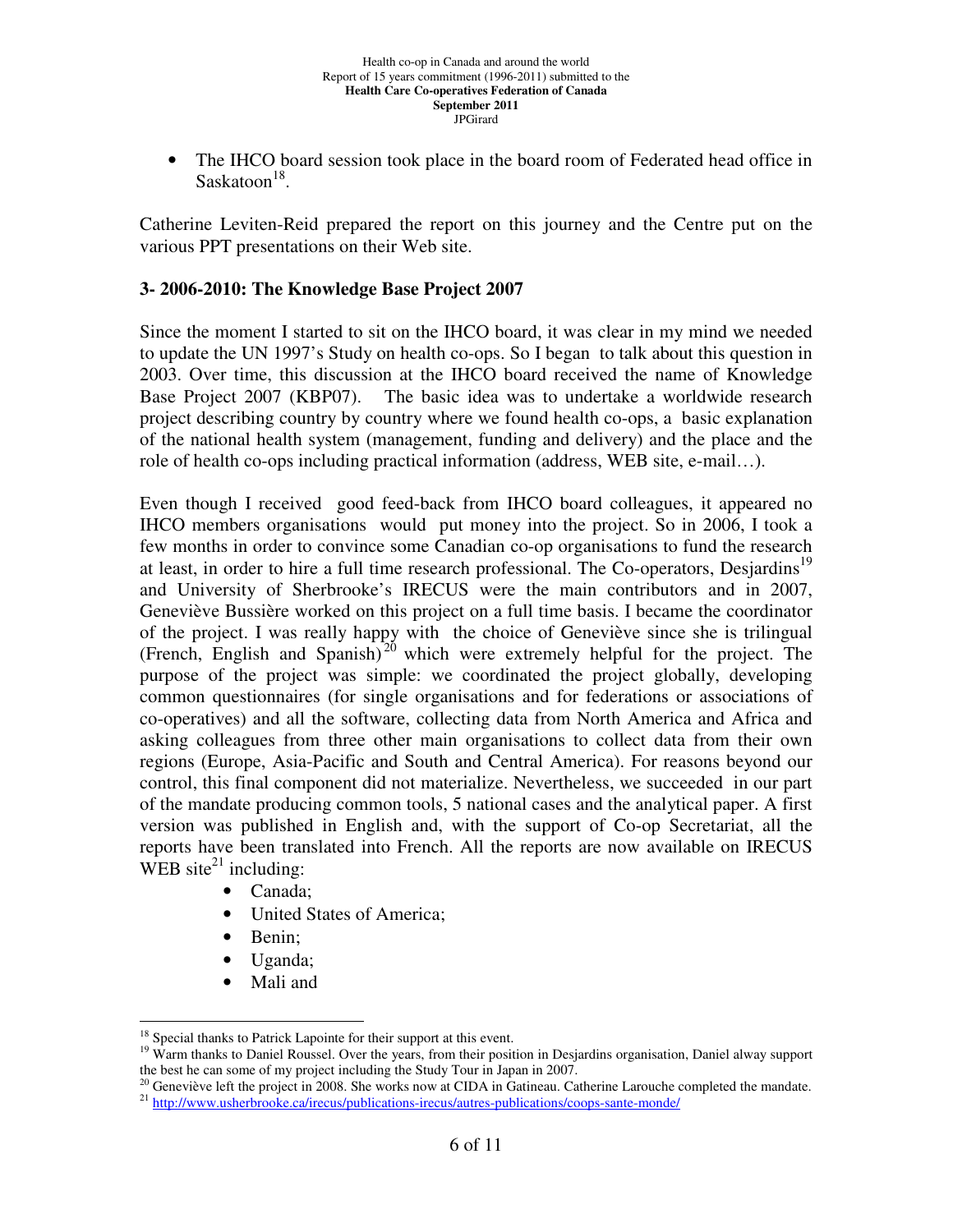• Global Background and Trends from a Health and Social Care Perspective.

### **4- 2001-…pushing ahead the understanding of health co-ops**

Even though I left my university co-op researcher position in 2001, I never stopped my involvement in health co-op research. From then on, I worked as a consultant. I completed two studies for the Federal Co-ops Secretariat:

- *2011: The potential of health co-ops in Northern Canada and a description of Northern Canada health systems;*
- *2005: The Role of Health Care Co-operatives in the Delivery of Front Line Services: Links with the Health Care System and Socio-Economic Impacts<sup>22</sup> .*

At the Quebec level, I received separate assignments from the CCQ:

- 2008: *Financing health co-op in Québec, exploratory research;*
- 2005: *Co-ops in the health sector in Québec: survey on the success and failure factors;*
- 2004: *Problem and solutions for the development of co-op in the health sector.*

For this work for the CCQ, which was before the Fédération des coopératives de services à domicile et de santé du Québec opened its doors to health co-ops, (2008), it was useful that I was a member of health committee of CCQ from 2003 to 2008.

Finally, perhaps the most satisfying of my research projects, was undertaken with colleagues in 2005:

• *The Development of the One-Stop Shopping Business Model and the Ownership and Management of Health Clinics in Québec by Retail and Pharmacy Chains: An Exploratory Research.*

With the support of Montreal Clinical Research Institute, Bioethics Centre, CCQ and a major union in Québec (CSN), this report described the growing importance of a new business model: the super sized pharmacy owning and operating a medical clinic. This research has been really helpful in understanding the kind of markets in which health coops must to compete in order to attract GPs.

In the same year, at the request of the Community Economic Development Technical Assistance Program (CEDTAP), I created a practical guide, which has been translated, for the set up of health care co-ops:

• Implementation of a health service co-operative: factors of success and failure<sup>23</sup>

 $22$  For most of the reports, I worked with colleagues. In this case, I prepared the report with Lise Lamothe, a professor in health management of Medecine Faculty, University of Montreal.

<sup>&</sup>lt;sup>23</sup> http://www3.carleton.ca/cedtap/whatsnew/\_files/Health\_Study.pdf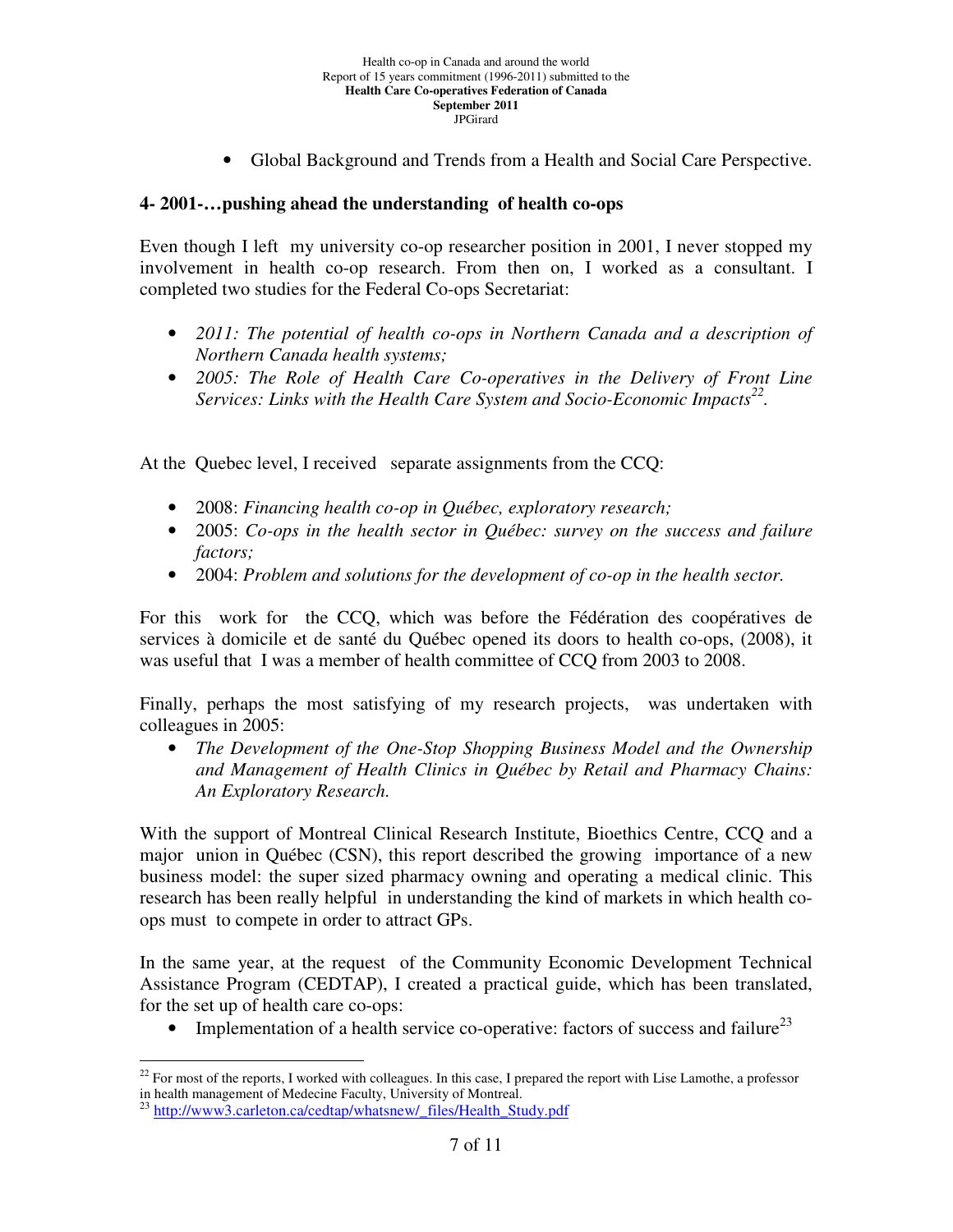## **5- 2001… Promoting Canadian health co-ops around the world**

Since my election to the board of IHCO in 2001, receiving invitations or being present at IHCO activities, I have made presentations in many countries showing the examples of Canadian Health Co-ops:

- March 2011, *Conference Creating Not-for-Profit Providers of Health and Social Care*, London, UK
- May 2007, *Conference Co-operation, Subcontracting and Public Procurement within Health Care and Welfare*, Östersund, Sweden
- March 2006, *First Meeting Cooperatives of Health of America : present reality, necessity of the future*, Buenos Aires, Argentina
- April 2005, *International seminar on health care and co-operatives*, Barcelona, Spain
- February 2005, *Conference health co-operatives: an international perspective*, London, UK
- October 2003, *ICA America, GM*, San Juan, Porto-Rico
- August 2003, *IHCO GM*, Oslo, Norway
- October 2001, *IHCO GM*, Seoul, South Korea

# **6- 1996… Promoting health co-ops in Canada**

From a Canadian perspective, I received numerous invitations to speak about health coops from, among others:

- CCA, annual congress
- CCC, annual congress
- Réseau canadien santé en français
- Ontario Co-operative Association
- Mouvement Acadien des Communautés en Santé du Nouveau-Brunswick
- Municipality of Edmundston, New-Brunswick
- Coopérative de développement régional, Acadie, New-Brunswick
- British Columbia Co-operative Association
- Ontario Rural Council Health Forum
- The Co-operators, Annual General Meeting
- Manitoba Co-operative Association
- University of Toronto
- Université de Moncton

Sometime, health co-ops, at least the new business model coming from CSLG (renting space to health professionals including doctors) has been seen as introducing privatization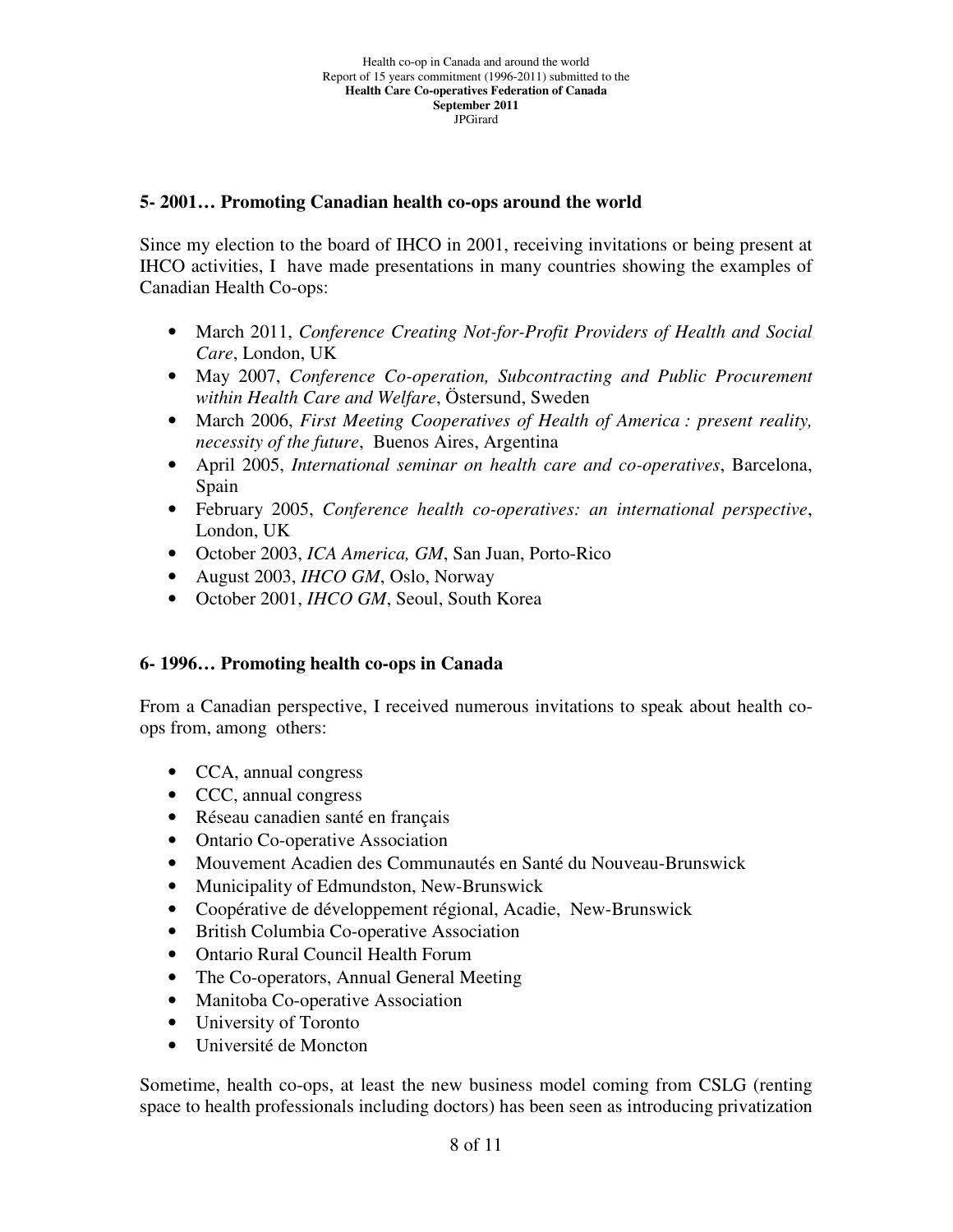#### Health co-op in Canada and around the world Report of 15 years commitment (1996-2011) submitted to the **Health Care Co-operatives Federation of Canada September 2011**  JPGirard

into the Canadian health system. In front of sceptical participants, I have tried to explain the meaning of this new trend. I have made this kind of presentation in meetings of;

- Canadian Alliance of Community Health Centre Association;
- Canadian Centre for Policy Alternatives, BC Office.

Over the years, I have also made over 50 presentations in my own province, Québec, at the invitation of co-op associations<sup>24</sup>, health associations, university colleagues and other organisations.

## **7- 1999-…The Japanese health co-op examples**

From the time I made my first study of health co-ops with Comeau in 1996, I clearly understood that the Japanese example could be the most inspiring to Canadians for many reasons:

- It gave a large place to citizens in the governance of the organisation even if the doctors and others staff also play a role in this matter. It looks like a multistakeholder co-op gathering diverse stakeholders around the mission of the co $op<sup>25</sup>$ ;
- The main philosophy of such organizations is simply health promotion and disease prevention. This idea is reflected in every stage and program of the organisation. Han groups are the cornerstone of this practice;
- These are grassroots organizations with a very strong link with the milieu in which they operate.

For these reasons I have worked hard to promote this model:

- **Canadian Study Tour in Japan**. I organised such Tour in 2007 and 2010 with the support of different Canadian co-op organisations such Desjardins Financial Securities and The Co-operators. Most of the participants came from Québec but also from New-Brunswick, Manitoba and British-Columbia. Reports of both missions have been produced in order to keep alive the main ideas<sup>26</sup>.
- **Series of conferences on the Japan health co-op model in Québec**. With the support of Fondation Lucie et André Chagnon (the wealthiest Canadian foundation) in collaboration with local health co-op and others regional organizations, I organized a series of 4 conferences from 2008 to 2011

 $24$  In 2010, I made such a presentation at the annual conference of the Fédération des coopératives de services à domicile et de santé du Québec.

 $^{25}$  I recently had a mail exchange with Akira Kurimoto, the director and principal researcher of the Consumer Institute of Japan and he confirms this perception.

<sup>&</sup>lt;sup>26</sup> Only in French : http://www.productionslps.com/fr/user/Rapport\_mission\_japon.pdf I also wrote with John Restakis (BCCA) in English a short explanation of the Hans model: http://www.ica.coop/ihco/documents/MW1901-2\_To%20Life.pdf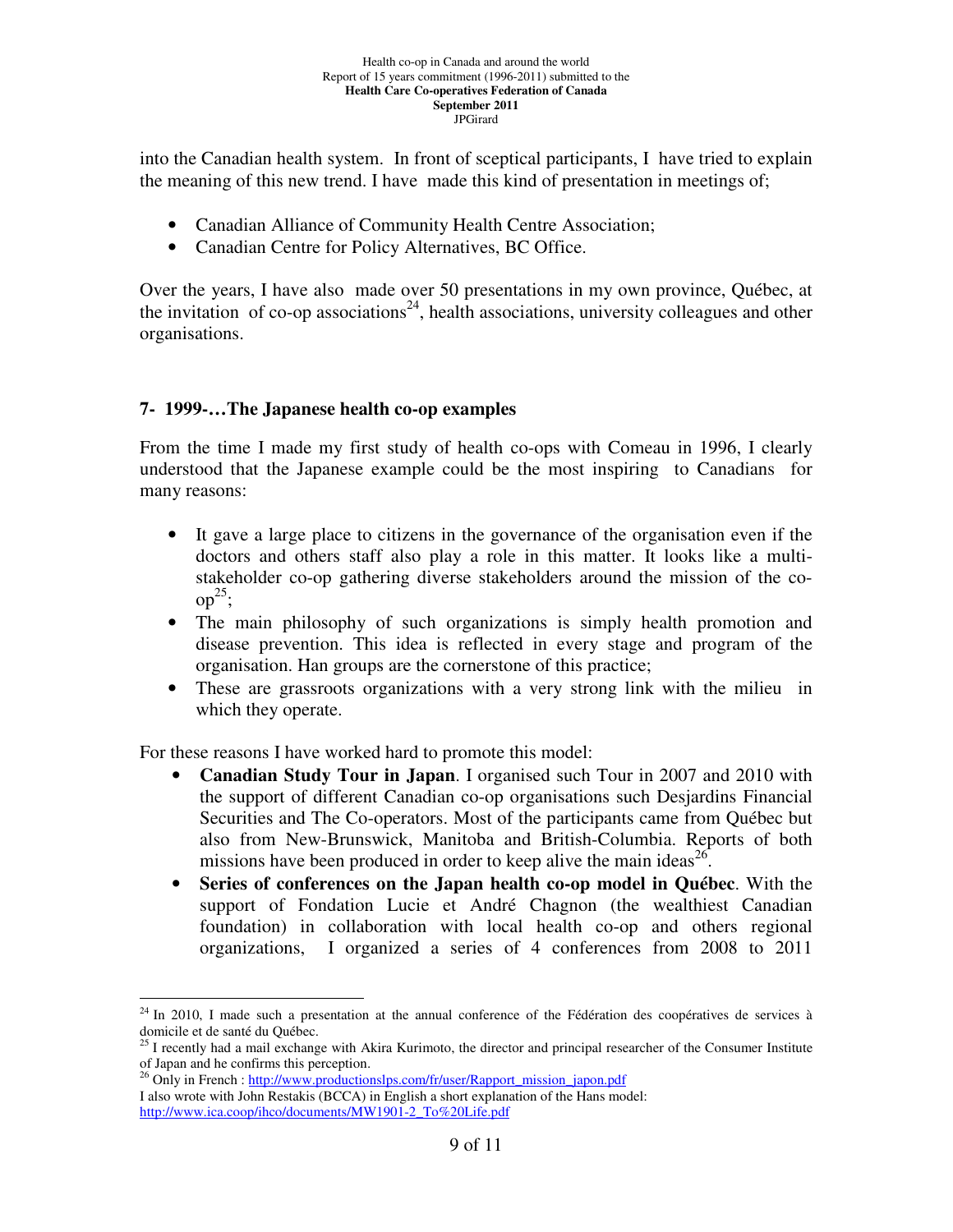combining presentation about the Japan health co-op experience and local or regional challenges for health promotion:

- o November 2008: Coop de santé Robert-Cliche, Centre Local de développement Robert-Cliche: St-Joseph-de-Beauce (Québec City large region)
- o October 2009 : Coop de santé Villeray, Coopérative de développement régional, Montréal-Laval : Montreal
- o June 2010 : coop de santé de l'Université de Sherbrooke : Sherbrooke
- o January 2011 : coop quartier en santé, coop de santé Les Collines : Gatineau

In every case, we succeeded in getting a representative from Japan, Nobusama Kitajima: St-Joseph and Montreal, Akira Kurimoto (Sherbrooke) and Dr Machiko Inoue (Gatineau). Every conference attract from 60 to 90 participants. Dr Bernard Gélinas who was a key player in the set up of Aylmer health co-op, was present for every conference. Moreover, he was the only one in both Study Tours in Japan (2007-2010).

In January 2011, we took advantage of the presence of Dr Inoue for a week in Québec to organized with Dr Gélinas and Michel Desrosiers<sup>27</sup> two other public conferences in Québec City and Sherbrooke, presenting Age-Friendly PHC, which is a WHO program taking in charge in Japan by health co-ops network.

Over the years, I made many presentations on the Japan health co-op model, promoting social health determinants<sup>28</sup> and I wrote numerous chapters, articles and so on. In fact, it is a key part on the book I wrote in 2006 (in French):

• *Notre système de santé autrement : L'engagement citoyen par les coopératives*

# **In conclusion…**

Many things have been done since 1996 but maybe the project I find most satisfying is the promotion of the Japanese health co-op model in our country. Today in Canada, based on participants in the Study Tour (2007 and 2010), in at least three provinces<sup>29</sup>, health coops follow the Han model, in my view, one of the most inspiring prevention practices around the world.

Being a board member of IHCO since 2001, offered me a unique opportunity to develop a global view of health co-ops around the world, to create links, and to develop a

 $\overline{a}$  $^{27}$  Michel was a former student of mine in an MBA program at UQAM and also a member of the 2010 Study Tour. He works as a community organiser in Quebec City Public Health Centre.

 $^{28}$  I guess it is one of the reason I've been chosse as a panel member of the 2011, 3M Health Leadership Award. This Canadian Award links community leadership with a growing movement towards the integration of the social determinants of health in program planning, encouraging changes to current public health policies.

<sup>&</sup>lt;sup>29</sup> Québec, New-Brunswick and Manitoba. At this moment, the coop de santé Robert-Cliche is, in my view, the one that has the biggest project of this type. It has become a kind of bench-mark.